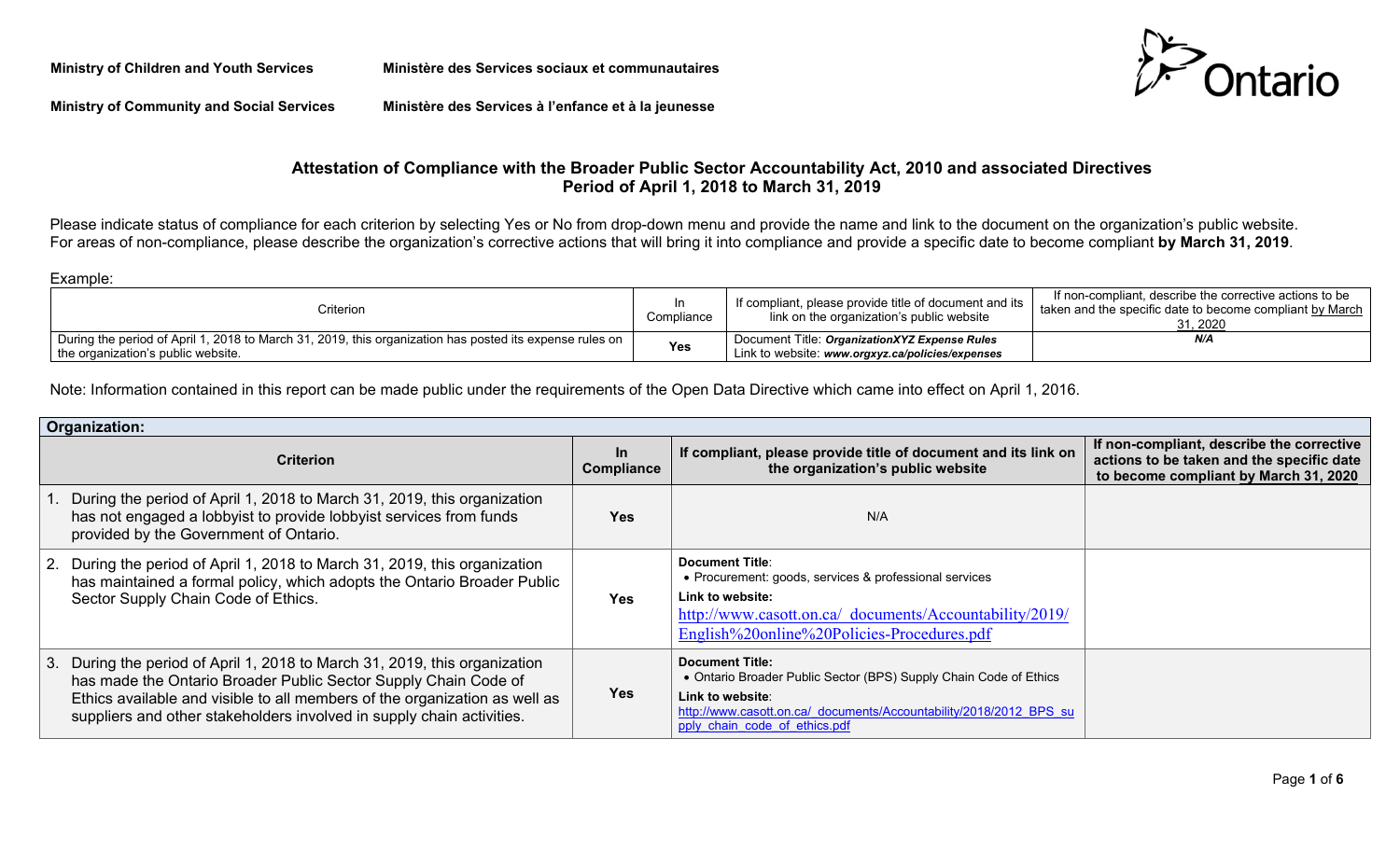| Organization: |                                                                                                                                                                                                                                                  |                  |                                                                                                                                                                                                                                                                                                                                                                                                                      |                                                                                                                                 |
|---------------|--------------------------------------------------------------------------------------------------------------------------------------------------------------------------------------------------------------------------------------------------|------------------|----------------------------------------------------------------------------------------------------------------------------------------------------------------------------------------------------------------------------------------------------------------------------------------------------------------------------------------------------------------------------------------------------------------------|---------------------------------------------------------------------------------------------------------------------------------|
|               | <b>Criterion</b>                                                                                                                                                                                                                                 | In<br>Compliance | If compliant, please provide title of document and its link on<br>the organization's public website                                                                                                                                                                                                                                                                                                                  | If non-compliant, describe the corrective<br>actions to be taken and the specific date<br>to become compliant by March 31, 2020 |
| 4.            | During the period of April 1, 2018 to March 31, 2019, this organization<br>has maintained procurement policies that embody the 25 mandatory<br>requirements of the Broader Public Sector Procurement Directive.                                  | <b>Yes</b>       | <b>Document Title:</b><br>• Procurement: goods, services & professional services<br>Link to website:<br>http://www.casott.on.ca/ documents/Accountability/2019/<br>English%20online%20Policies-Procedures.pdf                                                                                                                                                                                                        |                                                                                                                                 |
| 5.            | During the period of April 1, 2018 to March 31, 2019, this organization<br>has complied with the requirements of the Broader Public Sector<br>Procurement Directive in conducting its procurements.                                              | <b>Yes</b>       | N/A                                                                                                                                                                                                                                                                                                                                                                                                                  |                                                                                                                                 |
| 6.            | During the period of April 1, 2018 to March 31, 2019, this organization<br>has followed rules for travel, meal and hospitality expenses in<br>compliance with the eight requirements set out in the Broader Public<br>Sector Expenses Directive. | <b>Yes</b>       | N/A                                                                                                                                                                                                                                                                                                                                                                                                                  |                                                                                                                                 |
|               | During the period of April 1, 2018 to March 31, 2019, this organization<br>has managed its travel, meal and hospitality expenses following policies<br>which comply with the Broader Public Sector Expenses Directive.                           | <b>Yes</b>       | <b>Document Title:</b><br>Hospitality and community relationship expenditures<br>• Purchase/provision of beverages and food for internal meetings<br>and events<br>• Travel and expense reimbursement - board members<br>Travel expenses<br>• Travel plan for travel outside of Ontario<br>Link to website:<br>http://www.casott.on.ca/ documents/Accountability/2019/<br>English%20online%20Policies-Procedures.pdf |                                                                                                                                 |
| 8.            | During the period of April 1, 2018 to March 31, 2019, this organization<br>has posted its expense rules on the organization's public website.                                                                                                    | <b>Yes</b>       | <b>Document Title:</b><br><b>Broader Public Sector Expense Directive</b><br>Link to website:<br>http://www.casott.on.ca/ documents/BIDS/bps expenses directive.pdf                                                                                                                                                                                                                                                   |                                                                                                                                 |
| 9.            | During the period of April 1, 2018 to March 31, 2019, this organization<br>has followed rules for perquisites in compliance with the Broader Public<br>Sector Perquisites Directive.                                                             | <b>Yes</b>       | N/A                                                                                                                                                                                                                                                                                                                                                                                                                  |                                                                                                                                 |
|               | 10. During the period of April 1, 2018 to March 31, 2019, this organization<br>has managed perquisites, following policies which comply with the<br>requirements of the Broader Public Sector Perquisites Directive.                             | <b>Yes</b>       | <b>Document Title:</b><br>• Perquisites                                                                                                                                                                                                                                                                                                                                                                              |                                                                                                                                 |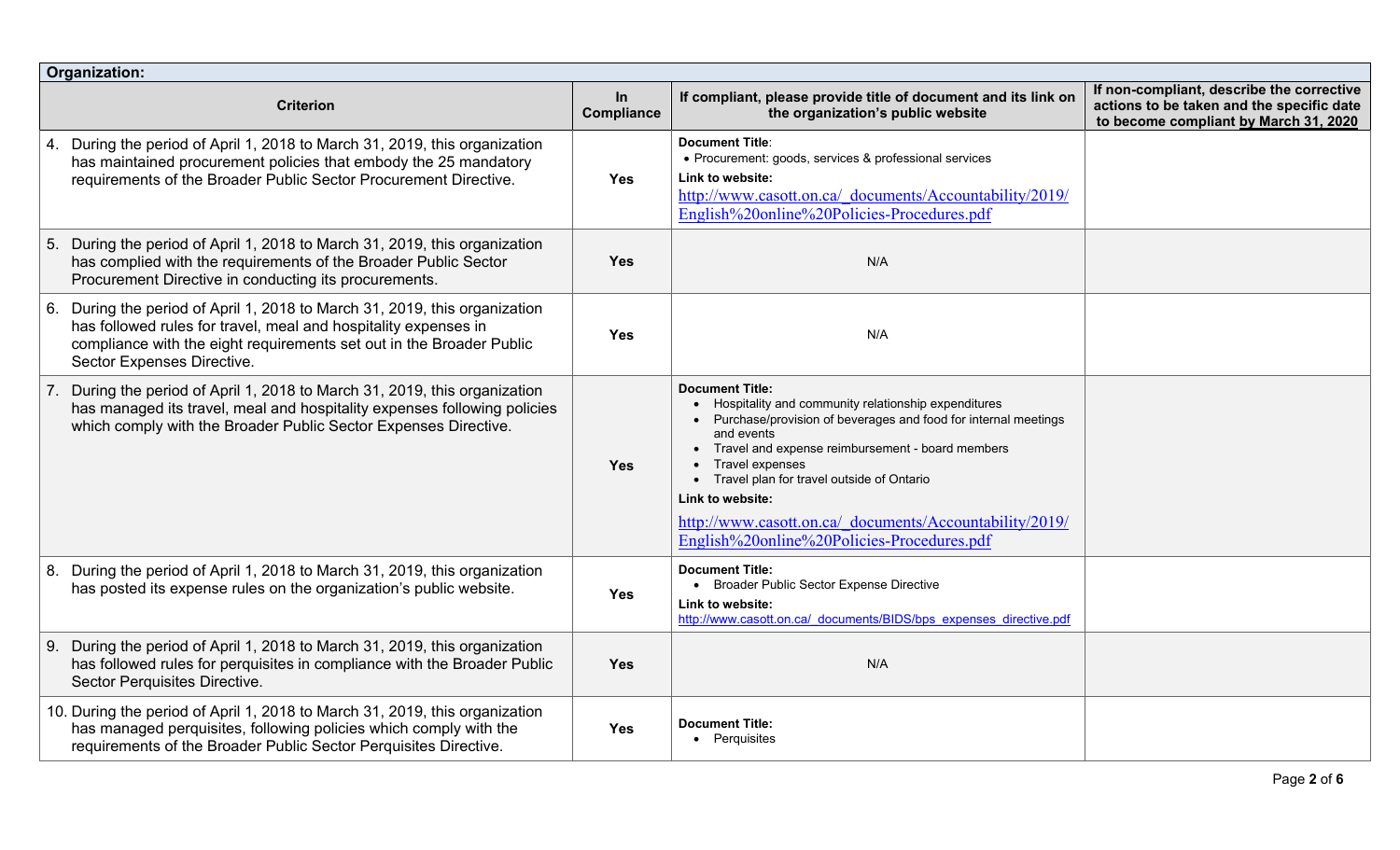| Organization:                                                                                                                                                                                                                                                                                                |                         |                                                                                                                                                                                                                                                                                                                                                                                                              |                                                                                                                                 |
|--------------------------------------------------------------------------------------------------------------------------------------------------------------------------------------------------------------------------------------------------------------------------------------------------------------|-------------------------|--------------------------------------------------------------------------------------------------------------------------------------------------------------------------------------------------------------------------------------------------------------------------------------------------------------------------------------------------------------------------------------------------------------|---------------------------------------------------------------------------------------------------------------------------------|
| <b>Criterion</b>                                                                                                                                                                                                                                                                                             | In<br><b>Compliance</b> | If compliant, please provide title of document and its link on<br>the organization's public website                                                                                                                                                                                                                                                                                                          | If non-compliant, describe the corrective<br>actions to be taken and the specific date<br>to become compliant by March 31, 2020 |
|                                                                                                                                                                                                                                                                                                              |                         | Link to website:<br>http://www.casott.on.ca/ documents/Accountability/2019/<br>English%20online%20Policies-Procedures.pdf                                                                                                                                                                                                                                                                                    |                                                                                                                                 |
| 11. During the period of April 1, 2018 to March 31, 2019, this organization<br>has made an annual summary of perquisites received by staff and<br>appointees, available to the public or has stated on the organization's<br>public-facing website that perquisites are not made available to the<br>public. | <b>Yes</b>              | <b>Document Title:</b><br>• Perquisites Disclosure<br>Link to website:<br>http://www.casott.on.ca/ documents/Accountability/2019/<br>perquisites%20disclosure.pdf                                                                                                                                                                                                                                            |                                                                                                                                 |
| 12. During the period of April 1, 2018 to March 31, 2019, this organization<br>has posted its business plan information on the organization's website in<br>compliance with the Broader Public Sector Business Documents<br>Directive.                                                                       | <b>Yes</b>              | <b>Document Title:</b><br>$\bullet$ Service plan 2017-2019<br>Link to website:<br>http://www.casott.on.ca/ documents/Accountability/2019/<br>SERVICE%20PLAN%20Final%20for%20Public%20Web<br>site.pdf                                                                                                                                                                                                         |                                                                                                                                 |
| 13. During the period of April 1, 2018 to March 31, 2019, this organization<br>has posted additional business or financial documents on the<br>organization's website in compliance with the Broader Public Sector<br><b>Business Documents Directive.</b>                                                   | <b>Yes</b>              | <b>Document Title:</b><br>• Audited Financial Statements, March 31, 2018<br>Link to website:<br>http://www.casott.on.ca/ documents/Accountability/2018/Audited%20Fi<br>nancial%20Statements%20March%2031,%202018.pdf<br><b>Document Title:</b><br><b>Budget Submission 2018-19</b><br>Link to website:<br>http://www.casott.on.ca/ documents/Accountability/2018/CASO%20201<br>8-19%20CW%20Budget%20Plan.pdf |                                                                                                                                 |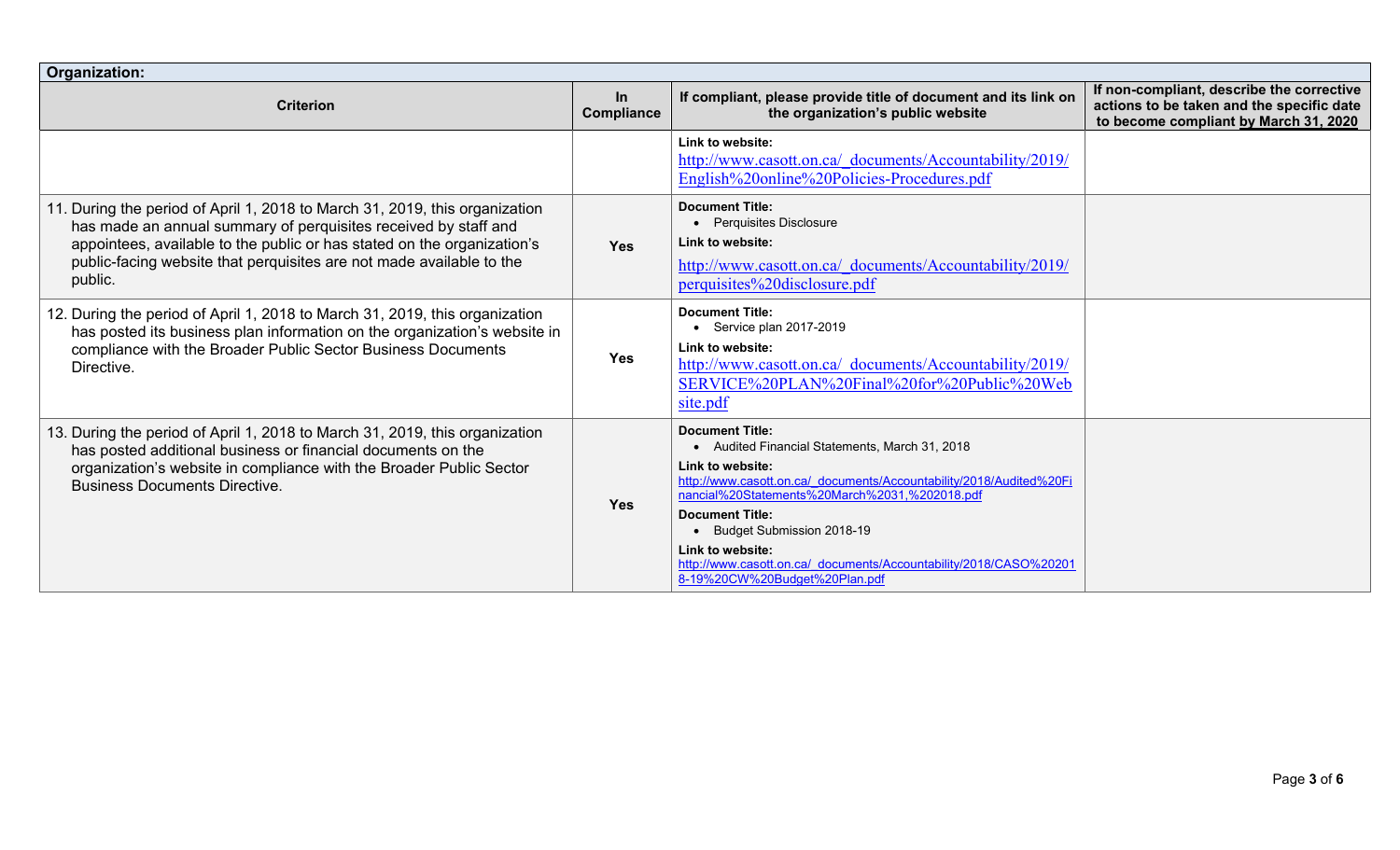| <b>Chief Executive Officer Attestation of Compliance</b>                                                                                                                                                                                                                                                                                                                        |                                      |  |
|---------------------------------------------------------------------------------------------------------------------------------------------------------------------------------------------------------------------------------------------------------------------------------------------------------------------------------------------------------------------------------|--------------------------------------|--|
| I hereby attest that, to the best of my knowledge, during the period of April 1, 2018 to March 31, 2019, this organization has the governance structures and<br>accountability framework that ensure this organization will continue to be compliant with the Broader Public Sector Accountability Act, 2010 and the Directives with<br>respect to the Act, as described above. |                                      |  |
|                                                                                                                                                                                                                                                                                                                                                                                 | The Children's Aid Society of Ottawa |  |
| <b>Signature of Chief Executive Officer</b>                                                                                                                                                                                                                                                                                                                                     | <b>Name of Organization</b>          |  |
| Kelly Raymond                                                                                                                                                                                                                                                                                                                                                                   | 31/07/2019                           |  |
| <b>Name of Chief Executive Officer</b>                                                                                                                                                                                                                                                                                                                                          | Date (dd/mm/yyyy)                    |  |
| <b>Board of Directors Approval of Attestation of Compliance</b>                                                                                                                                                                                                                                                                                                                 |                                      |  |
| The above attestation of compliance with the Broader Public Sector Accountability Act, 2010 and the Directives issued under the Act is approved by the Board of<br>Directors.                                                                                                                                                                                                   |                                      |  |
| Morong                                                                                                                                                                                                                                                                                                                                                                          |                                      |  |
| <b>Signature of Chairperson</b>                                                                                                                                                                                                                                                                                                                                                 | 31/07/2019                           |  |
| <b>Tracy Wrong</b>                                                                                                                                                                                                                                                                                                                                                              |                                      |  |
| <b>Name of Chairperson</b>                                                                                                                                                                                                                                                                                                                                                      | Date (dd/mm/yyyy)                    |  |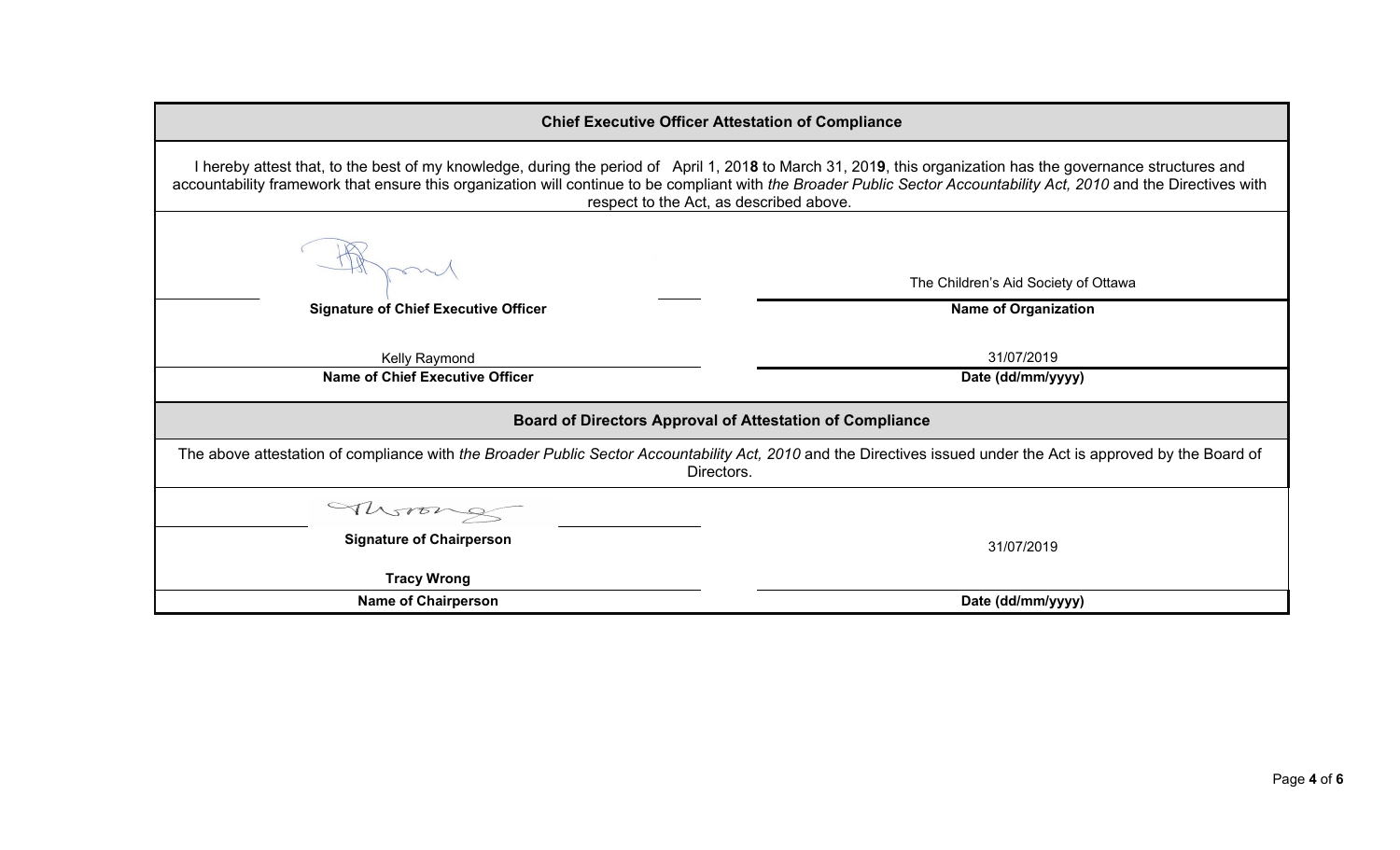## **Preparing the Attestation of Compliance with the**  *Broader Public Sector Accountability Act, 2010*

## Reporting period: April 1, 2018 to March 31, 2019

The Board of Directors has the responsibility to ensure the organization complies with all legislation and regulations, including the *Broader Public Sector Accountability Act, 2010*, and the Procurement, Expenses, Perquisites, and Business Documents Directives.

The Attestation Form sets out **thirteen** (13) requirements and requires the organization to:

- attest that it has complied with each of the **thirteen** (13) requirements; or
- if not in compliance, to report corrective actions that will bring the organization into compliance **within six months**.

This guideline outlines some of the activities the Board members could undertake to fulfill their role of managerial oversight related to the attestation process. The preparation activities numbered below match the numbering of the criteria listed on the Attestation Form.

## **Lobbyists**

1. Obtain written confirmation from the Chief Executive Officer that the organization has not engaged a lobbyist to provide services from funds provided by the Province of Ontario.

## **Procurement**

- 2. Obtain a copy of the organization's formal procurement policy that adopts the Supply Chain Code of Ethics found in the Broader Public Sector Procurement Directive, with the date the policy was approved by the Board.
- 3. Locate the organization's procurement policy which includes the Ontario Broader Public Sector Supply Chain Code of Ethics that is available to all members of the organization, suppliers and stakeholders.
- 4. Obtain written confirmation from the Chief Executive Officer that the organization has maintained procurement policies that embody the 25 mandatory requirements of Broader Public Sector Procurement Directive.
- 5. Obtain written confirmation from the Chief Executive Officer that the organization has conducted its procurements following approved policies which comply with the requirements of the Broader Public Sector Procurement Directive.

The Chief Executive Officer must provide a report on all non-competitive procurements, showing that approvals given were consistent with the approval authority schedule, and there is documentation that cites the appropriate "allowable exception" justifying a non-competitive procurement.